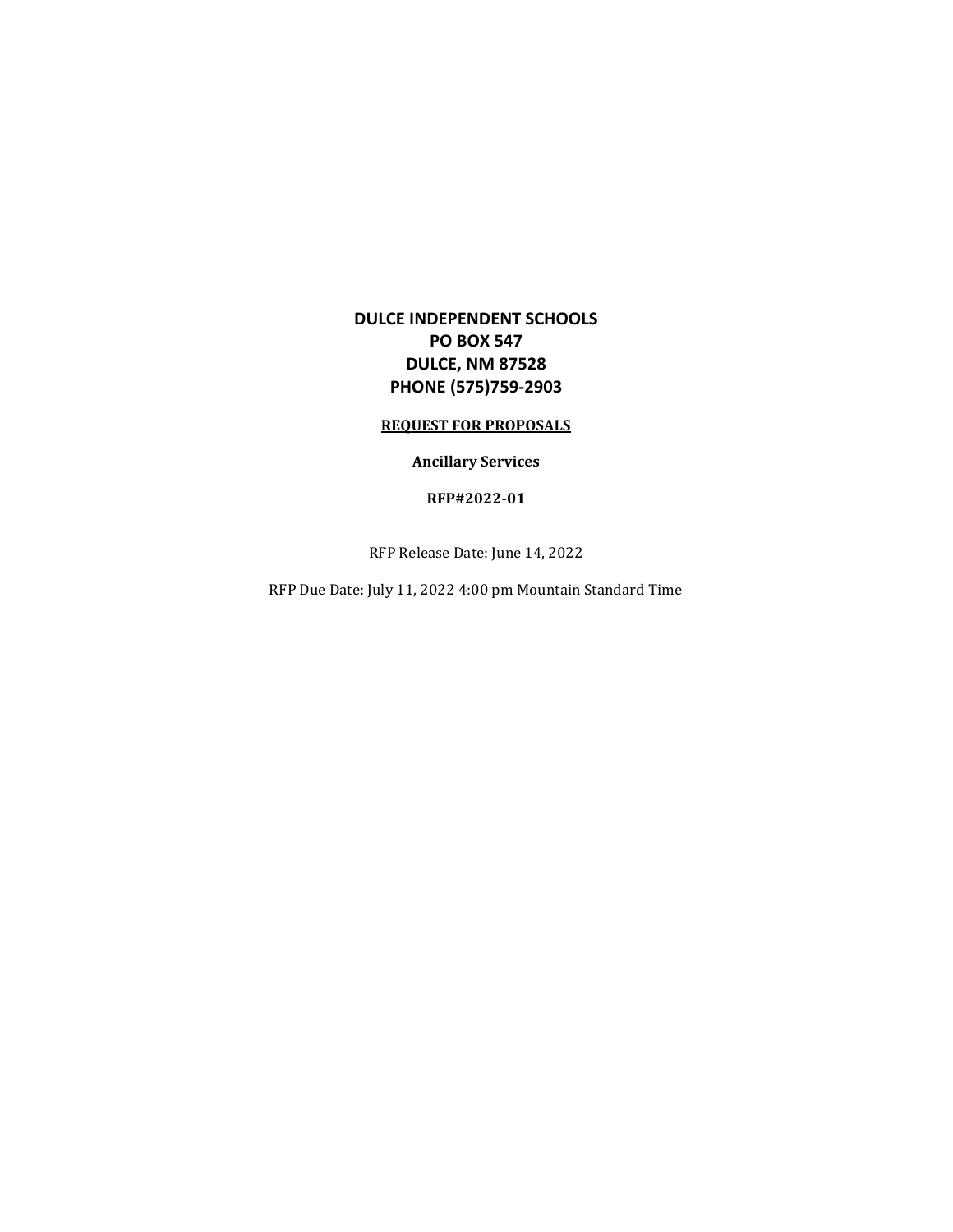### **REQUEST FOR PROPOSAL NUMBER: RFP #2022-01**

### **TITLE: ANCILLARY SERVICES**

### **SUBMITTAL DUE DATE AND TIME: Monday, July 11, 2022 at 4:00 P.M.**

### **PURPOSE OF THE REQUEST FOR PROPOSALS**

Dulce Independent Schools wishes to establish price agreements to provide on-call, as needed, professional Ancillary Service for Dulce Independent Schools at the direction of the Special Education Coordinator/Director.

The services include educational diagnostic services, speech and language services and diagnostic services, occupational therapy services, physical therapy services, psychological services and psychological evaluation services, and Master's level social work services within public educational settings to children suspected of or identified as having an educational disability. Offerors submitting a Proposal for all listed services, or a combination of one or more, should clarify the base pay rate for each ancillary service offered.

We invite all interested service providers to submit a proposal to provide the professional services as described and identified within this Request For Proposals (RFP). Please carefully read all instructions, specifications, terms, and conditions. Failure to comply with the instructions, specifications, terms and conditions of this RFP may result in your offer submittal being classified as unresponsive and disqualified.

This RFP is issued under, and all proposals submitted in response to this solicitation shall be subject to, the State of New Mexico Procurement Code, Section 13-1-21 through 13-1-199, NMSA 1978. It is anticipated that the initial term of any resultant agreement for stated services shall be a period of one (1) year, with the option to renew for three (3) additional one (1) year terms, for a maximum term of four (4) years (ref: 13-1-150, NMSA 1978).

### **PROPOSAL SUBMITTALS**

Proposal submittals must be submitted to the submittal address. Proposal submittals must be in a sealed envelope and must be clearly marked with the RFP Number and Opening Date (see Submittal Due Date above) in the lower left-hand corner. Failure to mark the sealed envelope may result in the offer submittal being opened early or being declared non-responsive.

Proposal must include a current resume, copy of appropriate and current New Mexico Licenses/certificates, Social Security #, and Gross Receipt Tax #. Mileage and basic travel expenses may be considered for in-person service delivery.

**SUBMITTAL LOCATION:**

Dulce Independent Schools Attention: Bart Owen, Purchasing Department 125 Hawks Drive PO Box 547 Dulce, NM 87528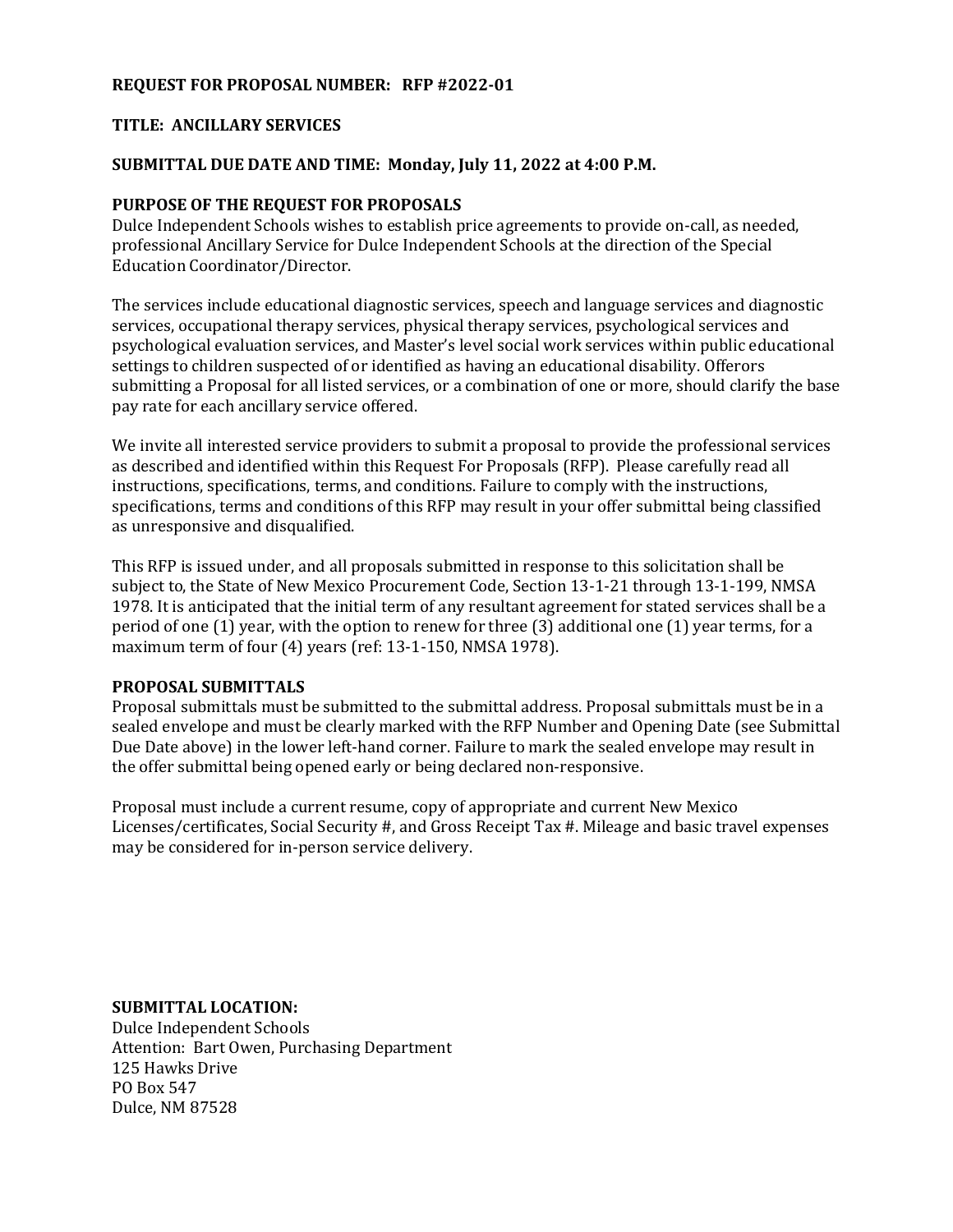**CONTACT INFORMATION:** Any inquiries or requests regarding this procurement should be submitted to the Chief Procurement Officer in writing. Please be advised that other DISD employees do not have the authority to respond on behalf of DISD.

**Bart Owen, Chief Procurement Officer Dulce Independent Schools 125 Hawks Drive. PO Box 547 Dulce, NM 87528 Telephone: 575-759-2903 Email: bowen@dulceschools.com**

### **PROPOSAL ACCEPTANCE**

The Proposal acceptance will take place at 4:00 PM on Monday, July 11, 2022 at the Dulce Independent Schools Administrative Office, 125 Hawks Drive, Dulce NM 87528. Any Proposals received after that time will be returned unopened.

**The general conditions and terms of this proposal have been read and by signing this form, the Offeror's (business entity) authorized individual have concurred with these conditions.**

**Dulce Independent Schools reserves the right to reject any/or all proposals and waive all formalities.**

| Date:                                                                            |
|----------------------------------------------------------------------------------|
|                                                                                  |
|                                                                                  |
|                                                                                  |
|                                                                                  |
| Gross Receipts Tax # (Social Security# or Federal ID#) _________________________ |
|                                                                                  |
| Name of authorized individual (please print or type name)                        |

**\_\_\_\_\_\_\_\_\_\_\_\_\_\_\_\_\_\_\_\_\_\_\_\_\_\_\_\_\_\_\_\_\_\_\_\_\_\_\_\_\_\_\_\_\_\_\_\_\_\_\_\_\_\_\_\_\_\_\_\_\_\_\_\_\_\_\_\_\_\_\_\_\_\_\_\_\_\_\_\_\_\_**

**Offeror's Signature**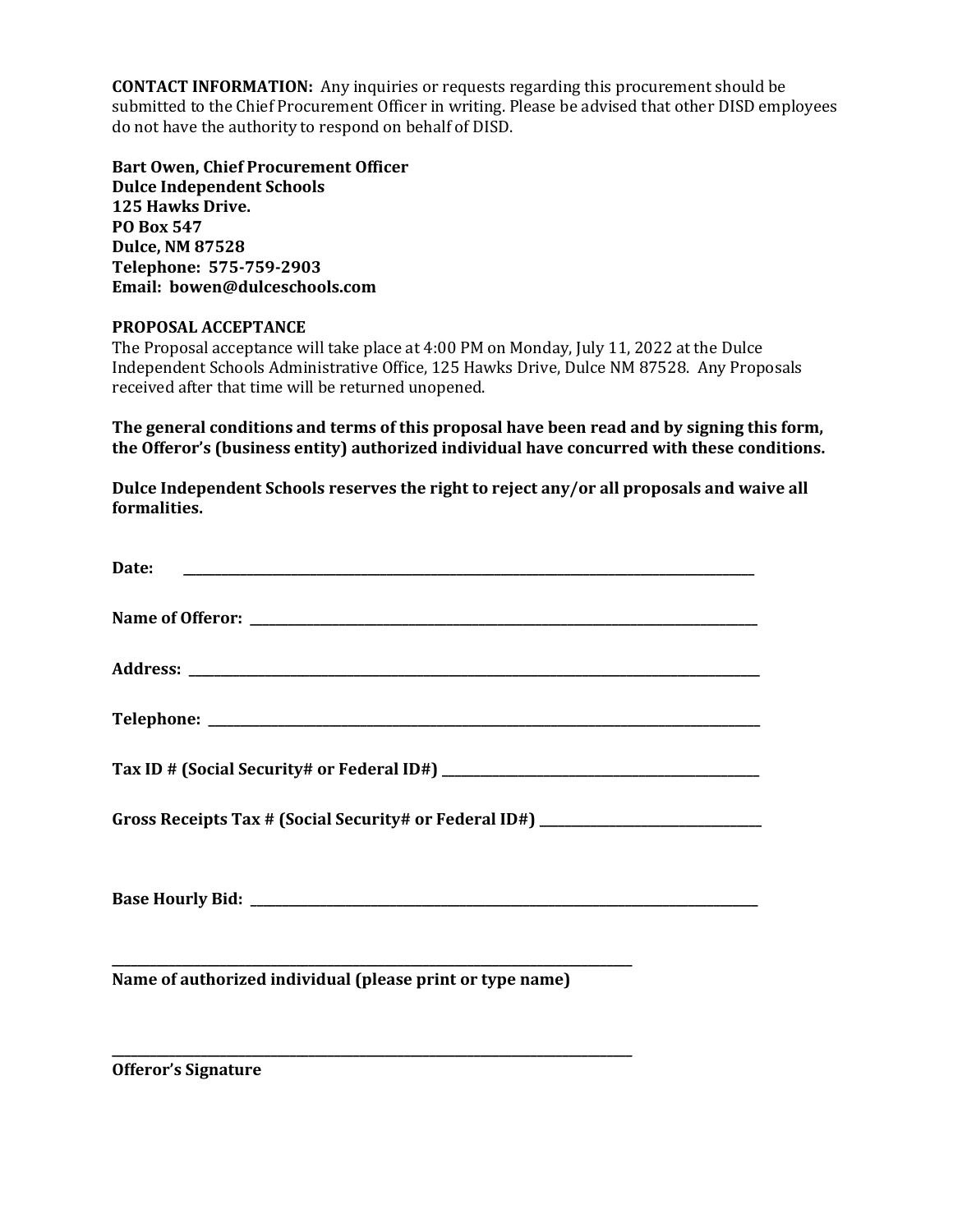## **A. MANDATORY BUSINESS REQUIREMENTS**

- 1. Offeror must be licensed or incorporated to do business in the State of New Mexico via the New Mexico Regulation and Licensing Department. Offeror must provide a copy of license at the time of proposal submittal.
- 2. Providers must demonstrate the following:
	- a. Proof of independent contractor status;
	- b. Personnel directly involved in providing services are appropriately endorsed/licensed by the State Department of Education under the Public School Code, Section 22-13-8, NMSA 1978.
	- c. Copies of current NMPED licensure submitted with their proposal.
	- d. Providers must be certified in accordance with Medicaid regulations and will complete ALL necessary documentation assigned by the Special Education Coordinator/Director.
	- e. The Offeror will ensure that providers maintain and submit to Special Education Coordinator/Director current licenses, fingerprinting and background clearance checks as they are in need of renewal per current New Mexico Public Education Department Licensure Bureau requirements (minimum of every 24 months).
	- f. Contractors with expired licenses, fingerprints and/or clearance checks will be suspended from campus entry until updated documentation is provided.

## **B. SCOPE OF WORK**

- 1. Services and Duties of the Provider. The services include diagnostic services, speech and language therapy and diagnostic services, occupational therapy services and evaluation services, physical therapy services and evaluation services, psychological services and psychological evaluation services, and Master's level (or higher) social work services. The successful Offerors will be required to:
	- a. Provide evaluations/re-evaluations for those students referred and provide appropriate written reports which include student background information, test(s) given, score reports with results/findings (i.e. deficit areas and strengths);
	- b. Participate in multidisciplinary evaluation and special education eligibility determination processes as assigned, in alignment with most-current NMPED *Technical Evaluation and Assessment Manual* guidance.
	- c. Attend Individual Education Plan (IEP) Team meetings for those students evaluated to determine eligibility and need for services, as necessary;
	- d. Attend annual Individual Education Plan (IEP) Team meetings as assigned;
	- e. Provide appropriate ancillary services as prescribed in the IEP;
	- f. Implement and assess the goals and objectives of the IEP for those students placed by the IEP Team into the program, including progress reporting and annual goal reporting within district IEP software;
	- g. Submit to the Special Education Coordinator timely Medicaid documentation, therapy notes and activity logs per District procedures;
	- h. Provide appropriate ancillary services as identified in the IEP to eligible students;
	- i. Work in coordination with the District's Special Education Coordinator/Director and school site staff in developing programs for eligible students.

# **C. PROJECT PERIOD**

It is anticipated that the initial term of any resultant agreement for stated services shall be a period of one (1) year, with the option to renew for three (3) additional one (1) year terms, for a maximum term of four (4) years (ref: 13-1-150, NMSA 1978).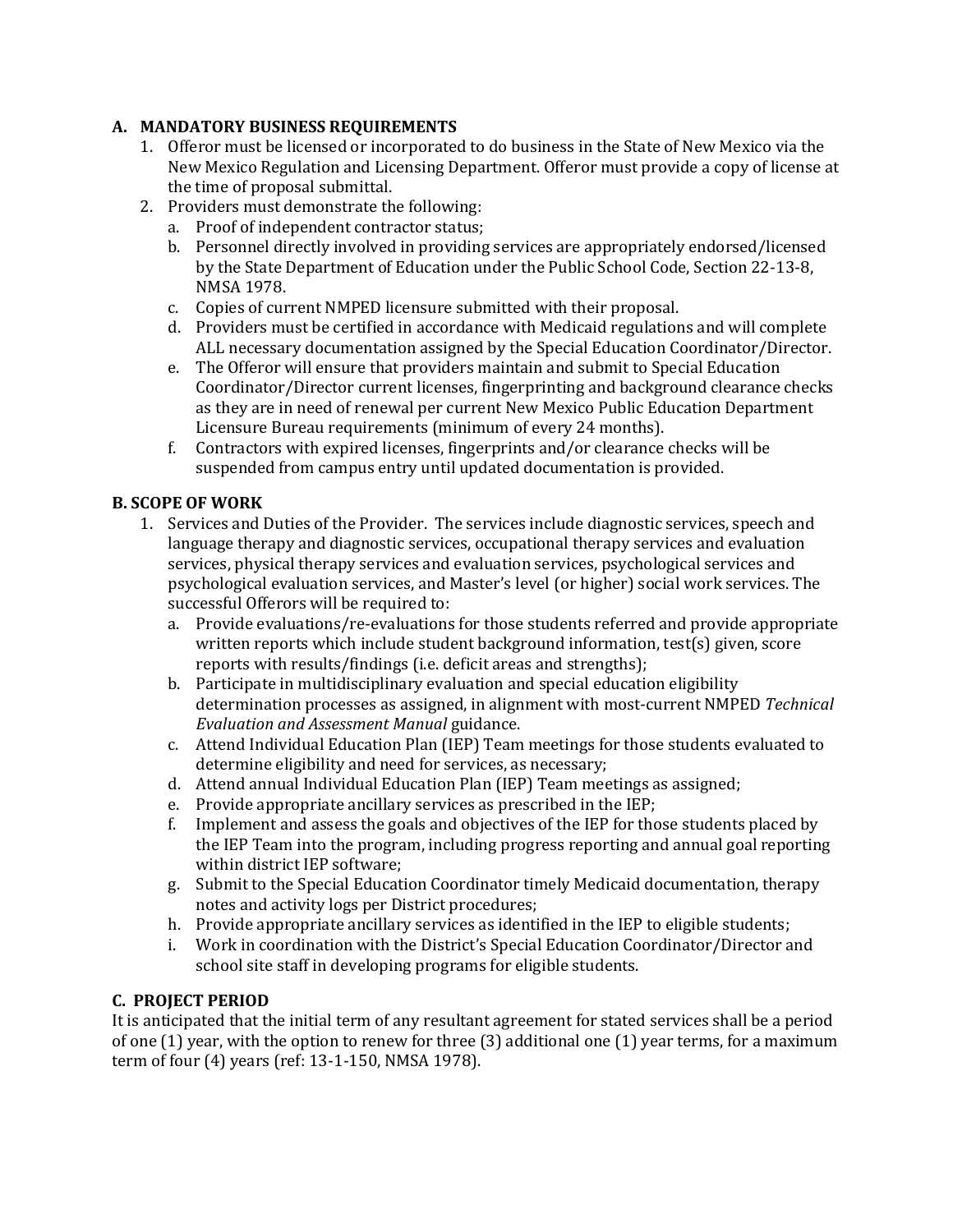# **D. TERMINATION OF CONTRACT**

Dulce Independent Schools retains all rights to terminate this agreement/contract at district discretion upon providing the contractor/provider written notice of termination.

# **E. OPENING OF PROPOSALS:**

Proposals will not be opened publicly but will be opened in the presence of two or more school officials. Proposals and modifications shall be time stamped upon receipt and held in a secure place until the established due date. Proposals and modifications are shown only to Dulce Independent Schools personnel having legitimate interest until selection of successful offeror is made.

# **F. EVALUATION CRITERIA**

The following is a summary of evaluation criteria with point values assigned to each. These weighted criteria will be used in the evaluation of individual proposal offers.

## **1. Proposer Profile & Experience (35 points):**

- a. Please describe your company's operation and its capabilities as a potential contractor to Dulce Independent Schools.
- b. Please demonstrate how you/your company proposes to meet Dulce Independent Schools' stated needs.
- c. Describe your background/history and years in business.
- d. Describe your company's operation in working with similar entities.

## **2. Proposer Qualifications & Reliability (35 points):**

- a. Dulce Independent Schools would like information submitted that would document that the Provider has provided these kinds of services in the past, can be reasonably expected to reliably provide them in the future, and has demonstrated competence, credibility, and responsiveness in meeting the needs of school districts in New Mexico.
- b. List prior professional experiences in providing this service as either an individual or as a firm.
- c. Detail the staff and establish the level of expertise.
- **3. Professional Affiliations (10 points):**
	- a. List any professional affiliations.
- **4. References (10 points):**
	- a. The Proposer must be able to demonstrate a successful record of accomplishment of past performance providing products/services closely related to those specified in this RFP. Provide contact names and telephone numbers of at least three (3) institutions that have utilized your services.
- **5. Price (10 points):**
	- a. Proposers are to submit hourly billing rates for all work or services to be performed. Note, **rates submitted are to include all equipment, supplies, insurance, administrative support, overhead, profit, payroll and business taxes** (not including NM Gross Receipts Tax), etc. Please list and include any additional costs that may be required in the performance of the services identified within the scope of work.

### **TOTAL POSSIBLE POINTS: 100 Points**

### **G. EVALUATION PROCESS**

An Evaluation Committee will perform the evaluation of Proposals. During this time, the Chief Procurement Officer may at his/her option initiate discussions with offerors who submit responsive or potentially responsive Proposals for the purpose of clarifying aspects of the Proposal, but Proposals may be accepted and evaluated without such discussion.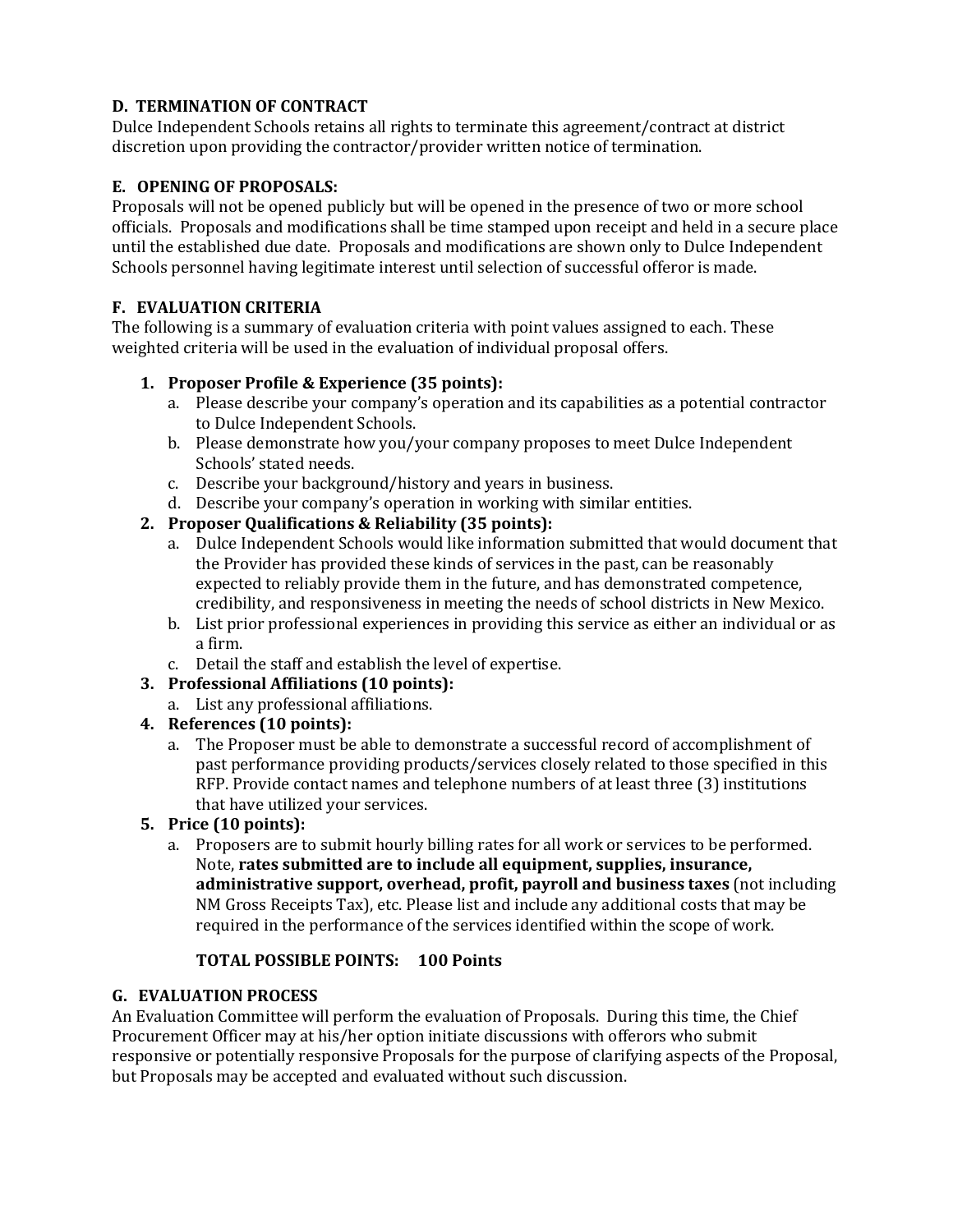Dulce Independent Schools may make such investigations as necessary to determine the ability of the proposer to perform. Dulce Independent Schools reserves the right to reject any proposal if the evidence submitted by or investigation of such proposer fails to satisfy Dulce Independent Schools that the proposer is qualified to carry out the obligations of the contract and complete the work described.

### **H. CONTRACT AWARD**

After review and recommendation of the Evaluation Committee Report to the Dulce Independent Schools Board, the Board will formally authorize the award of the contract. The contract shall be awarded to the offeror whose Proposal is most advantageous to Dulce Independent Schools, taking into consideration the evaluation factors set forth in the RFP.